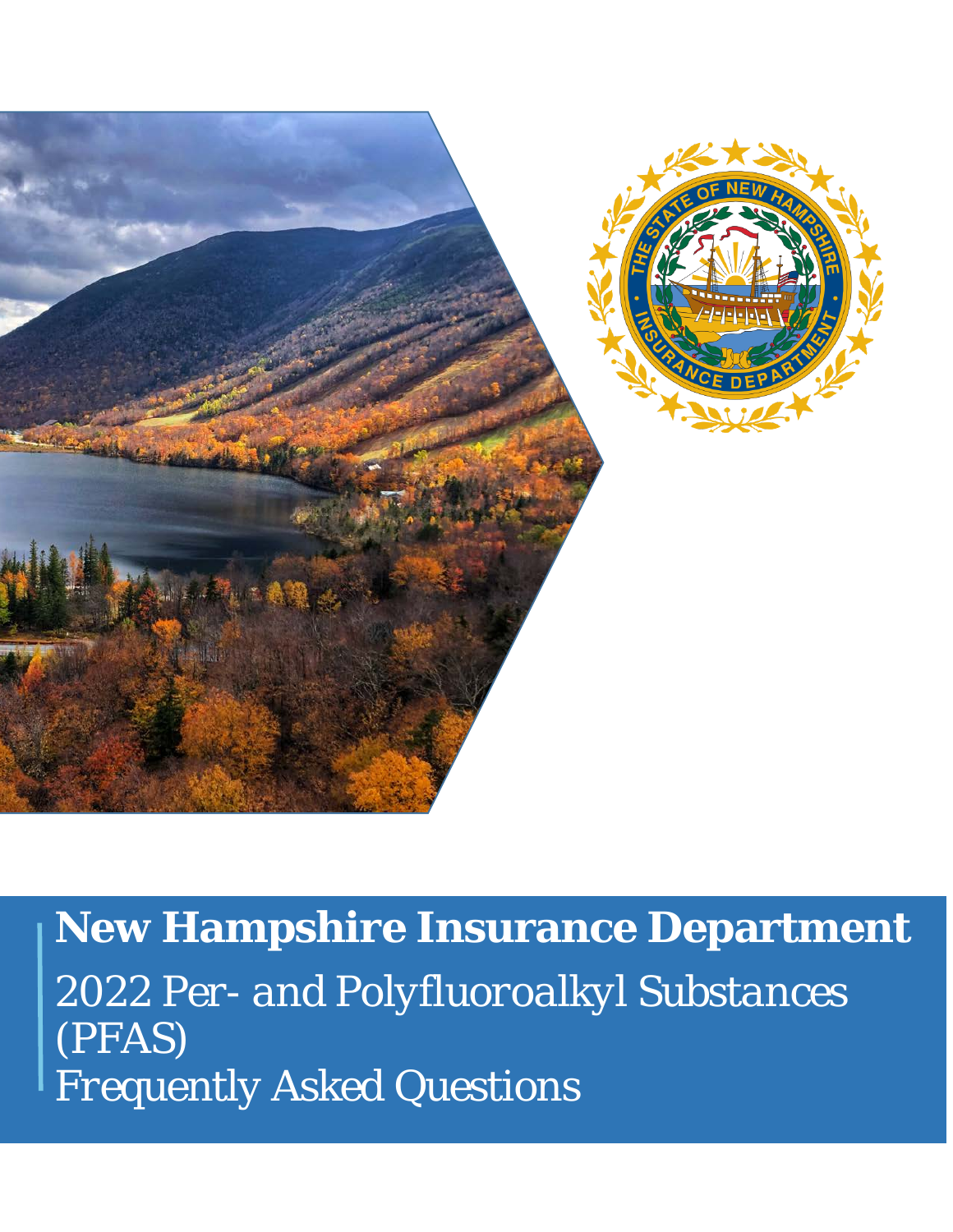

21 South Fruit Street, Suite 14 Concord, NH 03301 603-271-2261

**Purpose:** The purpose of this FAQ is to provide consumers with information regarding insurance coverage of medical testing for Per- and Polyfluoroalkyl Substances (PFAS).

**Background:** Per- and Polyfluoroalkyl Substances (PFAS) are a group of synthetic chemicals that have been used for decades to manufacture household and commercial products that resist heat, oil, stains, grease, and water. PFAS have been used in many consumer products, including non-stick cookware, stain-resistant furniture and carpets, waterproof clothing, microwave popcorn bags, fast food wrappers, pizza boxes, shampoo and dental floss. They have also been used in certain firefighting foams and various industrial processes.

Because of their widespread use, many PFAS, including perfluorooctanoic acid (PFOA), perfluorooctane sulfonic acid (PFOS), perfluorohexane sulfonic acid (PFHxS), and perfluorononanoic acid (PFNA), have been found in our environment.

Studies have examined possible relationships between levels of PFAS in blood and health effects in people. However, most of these studies analyzed only a small number of PFAS compounds, and findings are not always consistent between health studies. Some, but not all, studies of PFAS exposure in humans suggest that PFAS may cause various adverse effects on human health.

Our state has several areas impacted by PFAS, including groundwater contamination at Pease Air Force Base in Portsmouth and water and soil contamination, and air emissions from industrial facilities in southern New Hampshire.

For more information regarding PFAS in New Hampshire, visit [https://www4.des.state.nh.us/nh-pfas-investigation.](https://www4.des.state.nh.us/nh-pfas-investigation)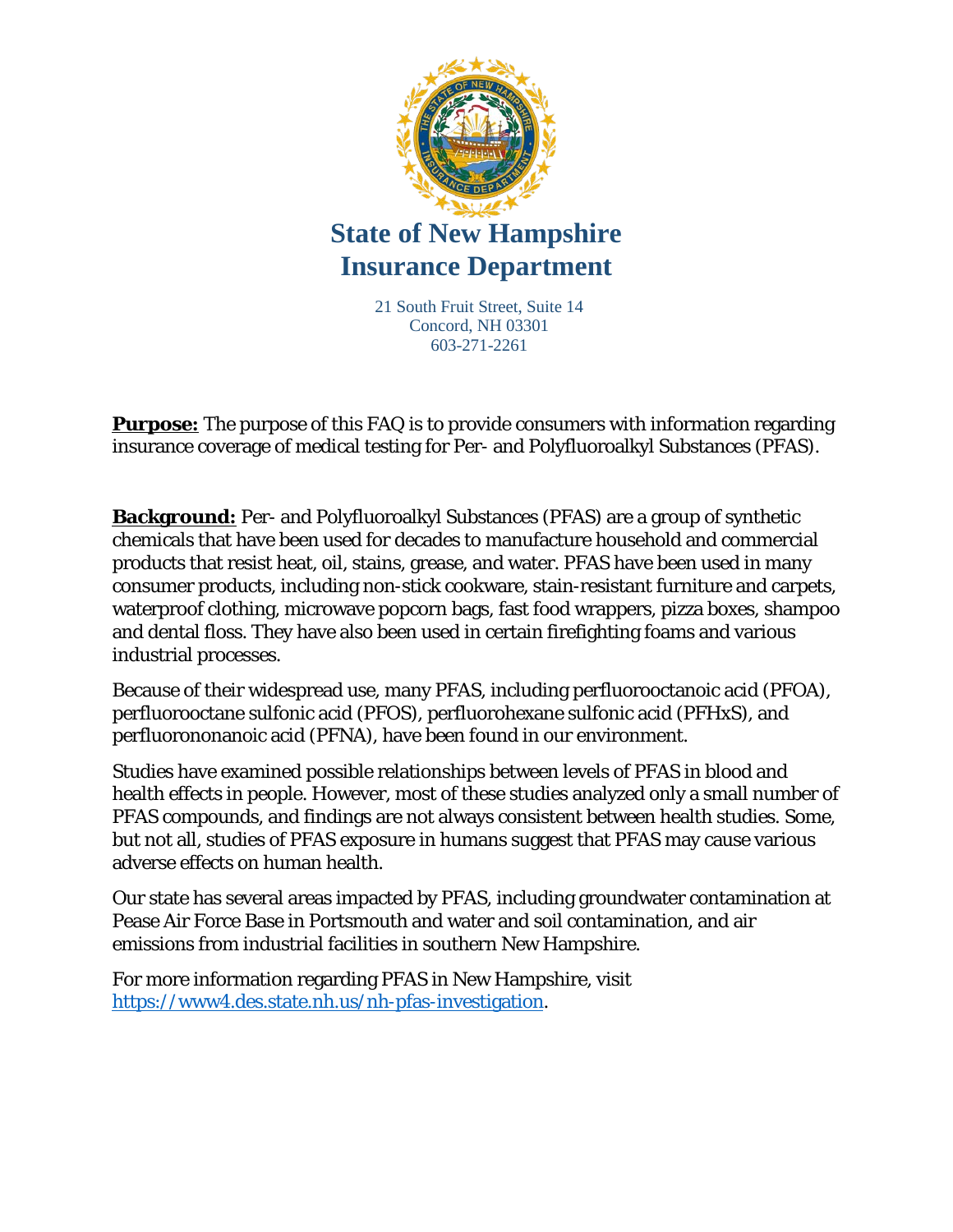# **Frequently Asked Questions:**

## **1. What types of insurance are required to cover PFAS testing?**

PFAS testing is required to be covered like any other medically necessary laboratory test under major medical insurance, in both individual and group markets.

## **2. What types of insurance are not required to cover PFAS testing?**

Virtually any non-major medical insurance. Even short term limited duration health insurance, while subject to the mandate, could exclude coverage based on the testing being for a pre-existing condition.

## **3. How can I confirm that my specific insurance covers PFAS testing?**

Questions about testing coverage should be directed to your insurance carrier.

# **4. My insurance carrier is not based in New Hampshire. Is the PFAS testing legislation specific to insurers based in New Hampshire? Am I covered?**

#### Recent New Hampshire legislation

[\(https://www.gencourt.state.nh.us/bill\\_status/legacy/bs2016/bill\\_status.aspx?lsr=264](https://www.gencourt.state.nh.us/bill_status/legacy/bs2016/bill_status.aspx?lsr=2641&sy=2020&sortoption=billnumber&txtsessionyear=2020&txtbillnumber=HB1264) [1&sy=2020&sortoption=billnumber&txtsessionyear=2020&txtbillnumber=HB1264\)](https://www.gencourt.state.nh.us/bill_status/legacy/bs2016/bill_status.aspx?lsr=2641&sy=2020&sortoption=billnumber&txtsessionyear=2020&txtbillnumber=HB1264) and state insurance laws apply to policies obtained by individuals in New Hampshire, or when the employee/subscriber works at a branch location in New Hampshire. State residents who obtain their insurance policies and work in another state, such as Massachusetts, are generally not protected by New Hampshire insurance laws.

The PFAS testing legislation provides additional clarity that testing is required to be covered in New Hampshire. The Affordable Care Act provides for minimum standards nationally, including medically necessary laboratory testing with qualified health plans, so it is likely that coverage would be provided by a health insurance carrier outside of NH as well.

#### **5. What PFAS compounds are required to be covered by insurance?**

This would depend on medically necessary criteria and standards. For specific circumstances, please check with your health care provider and insurance carrier.